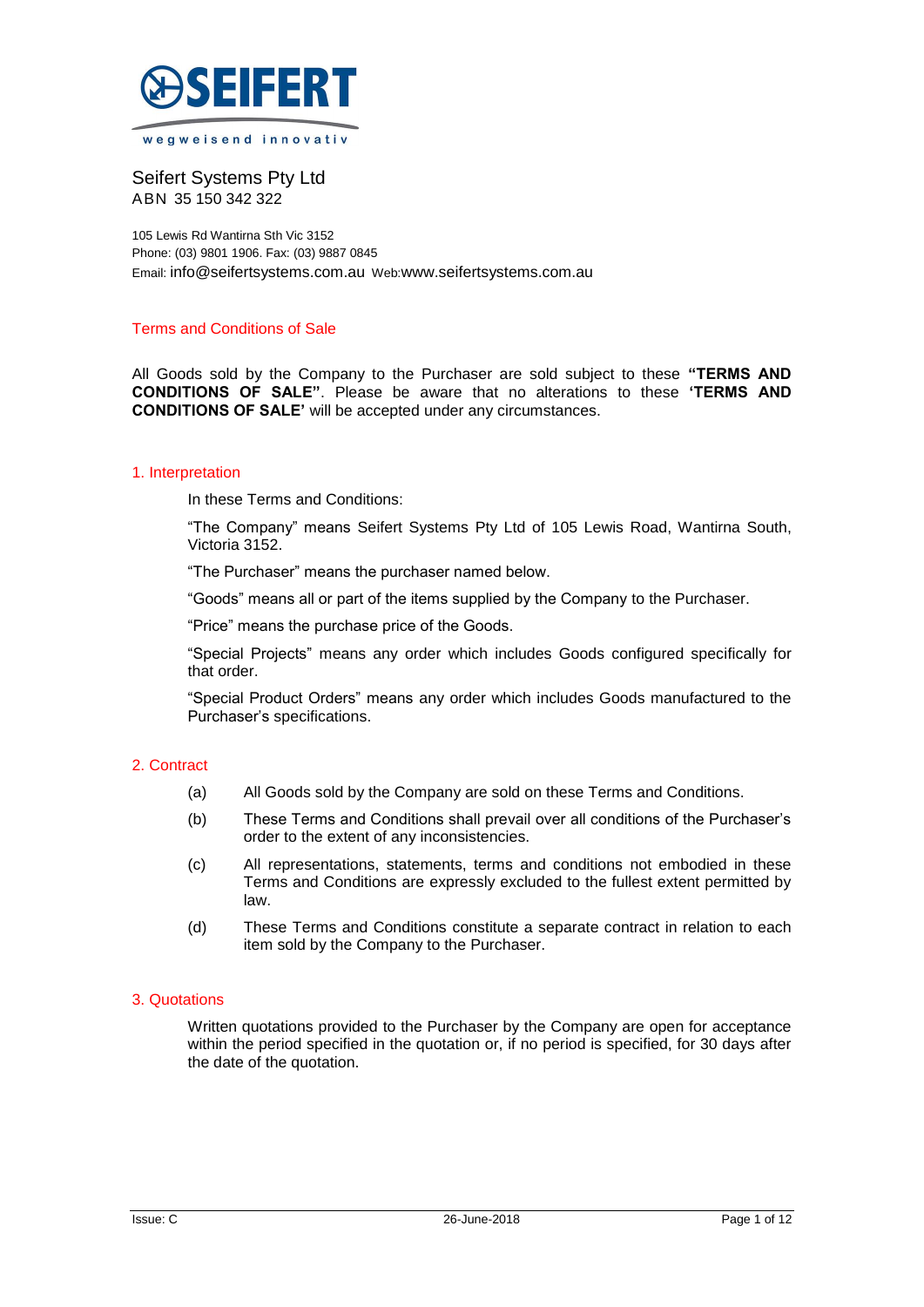# 4. Price

- (a) Unless otherwise stated, all prices quoted by the Company are net, exclusive of:
	- (i) Any tax, duty, levy, charge or charge in the nature of a goods and services tax or like impost assessed or imposed in respect of any product or service supplied by the Company or fees paid to or received by the Company.
	- (ii) Transportation, freight, postage, packaging, handling, insurance and any other expenses or charges.
- (b) Subject to the immediately preceding subparagraph, the Company may at its discretion offer the Purchaser a discount for large quantities of Goods ordered.
- (c) The amounts shown in any document provided by the Company shall be conclusive evidence of the debts due from the Purchaser to the Company unless the Purchaser proves otherwise.

# 5. Payment

- (a) Unless the Purchaser has a credit account with the Company and subject to the other sub-paragraphs in this clause, the price shall be payable in cash on delivery of the Goods.
- (b) For Special Projects, Special Product Orders, or orders in excess of \$50,000.00, the Company may (at its discretion) require a deposit equal to 50% of the price with the placement of the order.
- (c) Where the Purchaser has a credit account with Seifert mtm Systems Australia, the amount payable terms are strictly 30 days from the end of the month in which the Goods are received.
- (d) If the Purchaser fails to pay for any Goods as required by this clause then, without prejudice to any other right or remedy, the Company shall be entitled to charge interest on the outstanding amount from the date of the invoice until paid at the rate set by section 2 of the *Penalty Interest Rate Act 1983 (Vic)* as at the date of the default.
- (e) It is within the Company's sole and absolute discretion whether to grant the Purchaser a credit account, and such decision must be confirmed by the Company in writing.
- (f) If the Purchaser purports to cancel or vary an order without the written consent of the Company and refuses to accept delivery of Goods, then
	- (i) in respect of an order that is subject to a Restock Charge under clause 14, the Purchaser must pay that Restocking Charge within 14 days from the date the Goods are ready for delivery by the Company; and
	- (ii) in respect of an order that may not be returned pursuant to clause 14(e), the Company may retain the deposit and the balance of the balance of the price shall be payable 14 days from the date the Goods are ready for delivery by the Company.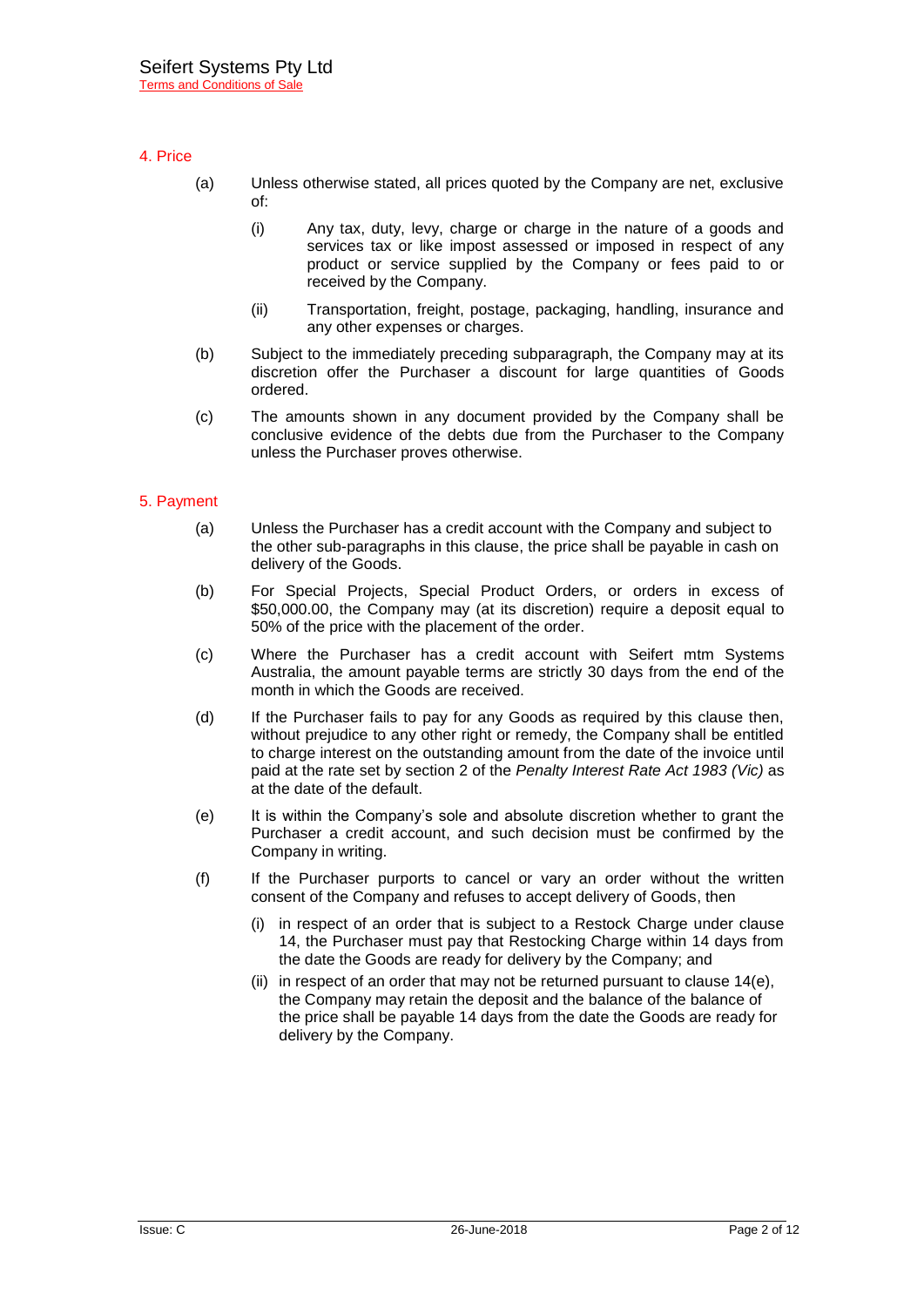# 6. Retention of Title

- (a) The Company reserves the following rights in relation to the Goods until all accounts owed by the Purchaser to the Company are fully paid;
	- (i) ownership of the Goods;
	- (ii) the right to immediately, and without notice, enter the Purchaser's premises (or the premises of any associated company or agent where the Goods are located) and re-take possession of the Goods without liability for trespass or any resulting damage;
	- (iii) The right to keep or re-sell any Goods re-possessed pursuant to (ii) above.
- (b) Notwithstanding anything contained in these Terms and Conditions, the Company will be entitled to maintain an action against the Purchaser for the purchase price.
- (c) Until the Purchaser has paid all sums due to the Company under this or any other agreement, the Purchaser shall:
	- (i) keep the Goods for the Company and, if requested in writing by the Company, store the Goods in such a way that they can be recognised as such; and
	- (ii) If the Goods are re-sold hold the sale proceeds on trust for the Company and pay such sale proceeds to the Company at its request.

### 7. Personal Property Securities Act

- (a) The Purchaser acknowledges:
	- (i) that the Transactions (including each and every future transaction) contemplated herein give rise to a Security Interest in the Goods as Collateral under and for the purposes of the PPS Act;
	- (ii) that the Company's Security Interest in the Goods is effective and Attaches to the Goods immediately upon the Customer taking delivery of the Goods;
	- (iii) that the Company may register the Company's Security Interest on the PPS Register and the Purchaser consents to such registration;
	- (iv) that the Company may register the Company's Security Interest prior to the attachment of the Company's Security Interest to the Goods;
	- (v) that, for the purposes of the PPS Act, the Goods are not Consumer Property but are Commercial Property (class for the purposes of the PPS Act – Other Goods) and Inventory.
- (b) The Purchaser hereby consents to the Company taking all steps the Company considers necessary or advisable to:
	- (i) perfect, maintain continuous perfection, protect, record or register, amend, improve, remove or end the registration of the Company's Security Interest in the Goods; and
	- (ii) better secure the Company's Security Interest in respect of the Goods under the PPS Act.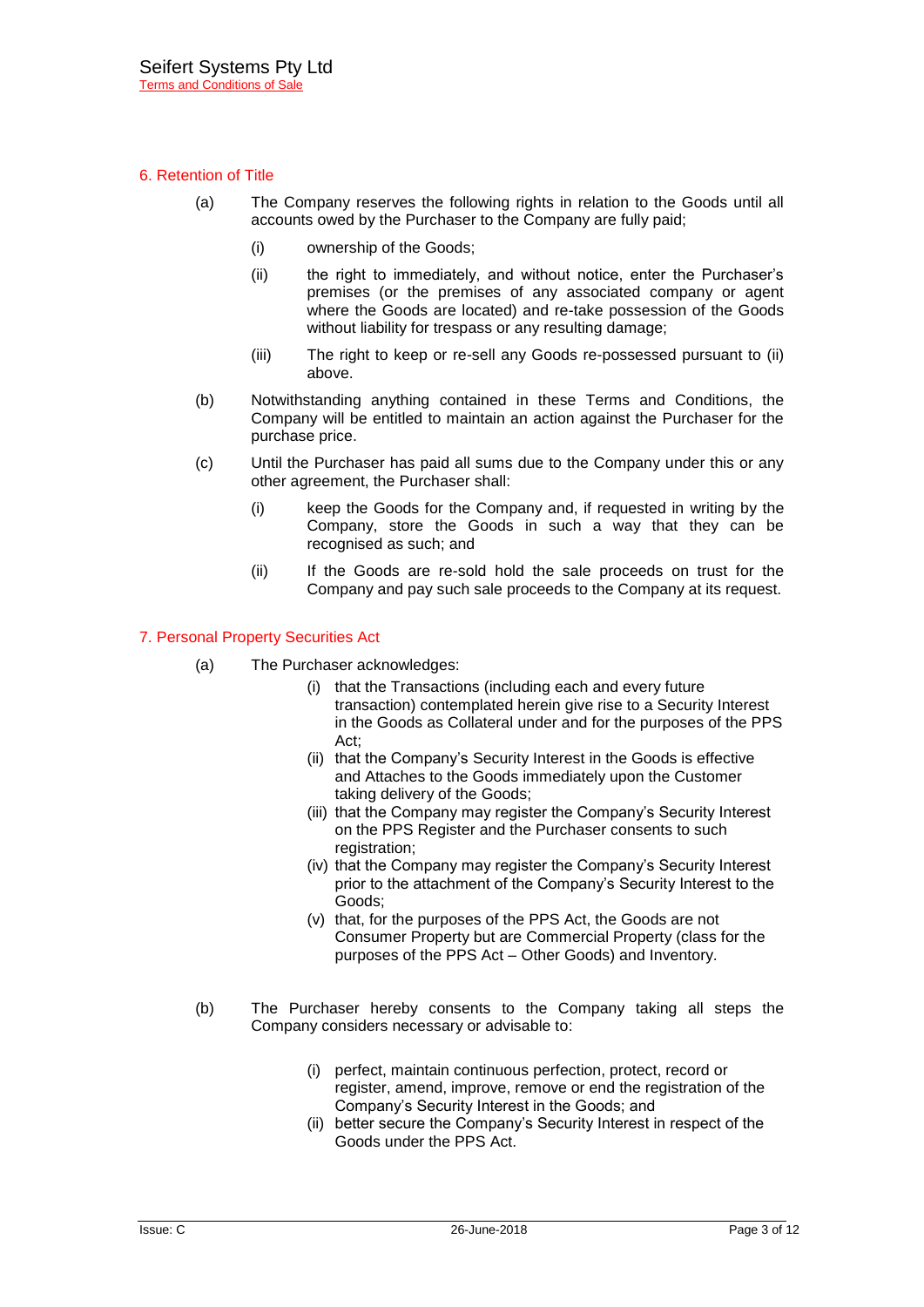- (c) The Purchaser must:
	- (i) do everything including signing all documents and giving all consents to cause the Company's Security Interest to attach to the Goods immediately upon the signing of these Terms and Conditions or otherwise within the time specified in the PPS Act (if any);
	- (ii) do everything including signing all documents and giving all consents to enable the Company to register the Company's Security Interest within the time for so doing specified in the PPS Act
	- (iii) do everything including signing all documents and giving all consents to enable the Company to cure any defect in registration of the Company's Security Interest;
	- (iv) not raise any objection to or seek to set aside or have set aside the registration of the Company's Security Interest unless and until the Purchaser has fully discharged its obligations under or in respect of the Company's Security Interest and, generally, the Transactions contemplated herein;
	- (v) not grant or cause or permit to be granted any further Security Interest in relation to the Goods without the Company's prior written consent;
	- (vi) do everything including signing all documents and giving all consents to enable the Company to enforce the Company's Security Interest
	- and the Purchaser hereby appoints the Company as the Purchaser's attorney for the purposes of giving effect to the Company's obligation herein.
- (d) The Purchaser must immediately notify the Company upon the happening of any insolvency Event:
- (e) The Purchaser acknowledges that:
	- (i) the Company's Security Interest in the Goods is a Purchase Money Security Interest with the meaning of the PPS Act; and
	- (ii) if the Purchaser sells any Goods under the clause 6(c)(ii) the Company's Security in the Goods attaches to the Proceeds
	- (iii) by accepting a quotation, providing the Company with an order confirmation, making an order for supply of the Goods or accepting a delivery of Goods from the Company, the Purchaser is adopting the Company's Terms and Conditions for the purposes of the PPS Act; and
	- (iv) to the extent the Goods are installed in or affixed to other goods by the Purchaser, the Purchaser's Security Interest Continues in the Accession.

For the purposes of this clause:

"Attaches" has the meaning given in section 19 of the PPS Act, and "Attached" and "Attachment" have the corresponding meanings.

"Collateral" has the meaning given in section 10 of the PPS Act and refers to the Goods and includes without limitation, any Accession thereto or Proceeds thereof.

"Company's Security Interest" means the Security Interest in the Goods contemplated by these Terms and Conditions.

"Consumer Property" and "Commercial Property" have the meanings given in section 10 of the PPS Act.

"Insolvency Event" means any of the following events:- a Statutory Demand issuing under section 459E of the Corporations Act 2001 in respect of the Purchaser, an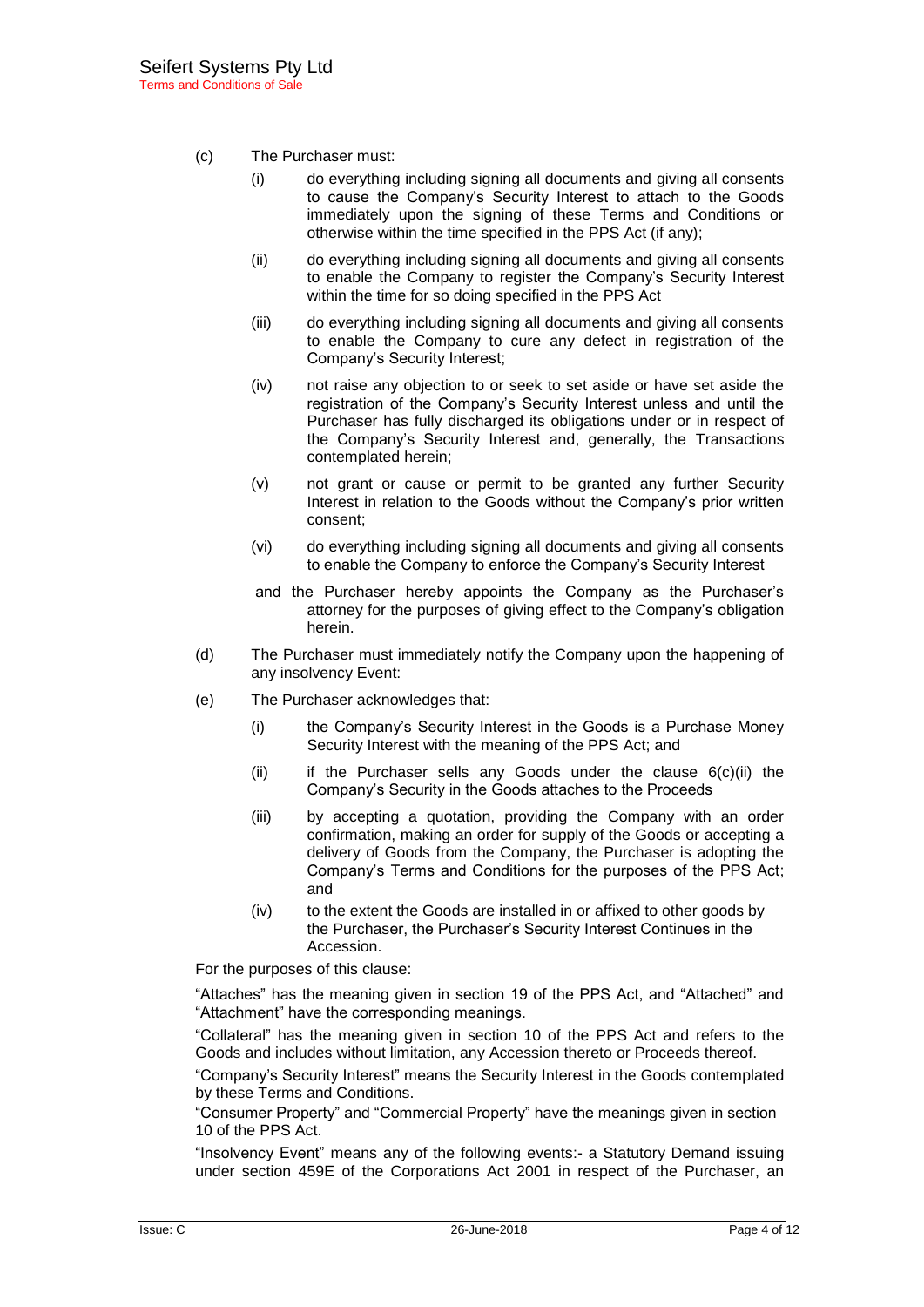application to wind up the Purchaser whether on a voluntary or involuntary basis, a proposed resolution to wind up the Purchaser, a proposal to appoint an administrator to or to execute a Deed of Company Arrangement in respect of the Purchaser, an application for a Sequestration Order under Division 2 of the Bankruptcy Act against the Purchaser, or a presentation of a Debtors Petition under Division 3 of the Bankruptcy Act by the Purchaser.

"Inventory" has the meaning given in the PPS Act.

"PPS Act" means the Personal Property Securities Act 2009 (Cth).

"PPS Register" means the Personal Property Securities Register established under the PPS Act.

"Proceeds" has the meaning given in the PPS Act.

"Register" means to register a Security Interest in the PPS Register and

"Registration" has a corresponding meaning.

"Security Interest" has the meaning given in section 12 of the PPS Act.

"Transaction" includes all future supplies of Goods by the Company to the Purchaser.

### 8. Delivery and Receipt of Goods

- (a) All Goods delivered by the Company to the Purchaser shall, to the fullest extent permitted by law, be deemed to have been received by the Purchaser in good order and condition and in accordance with any applicable specifications as soon as the delivery docket has been signed by the Purchaser, his, her or its carrier or agent.
- (b) The Company shall not be responsible for any loss or damage to Goods in transit, unless the Goods were damaged in transit by the Company's own carrier.
- (c) The Company shall not be responsible for any loss or damage to the Purchaser for any late delivery or non-delivery of Goods.
- (d) Delivery of Goods shall be to the destination nominated in the purchase order unless the Purchaser advises the Company otherwise in writing.
- (e) The risk in the Goods shall pass to the Purchaser upon delivery of the Goods to the Purchaser or collection of the Goods by the Purchaser's agent or courier as the case may be.
- (f) Without limiting the generality of this clause, delivery shall be deemed to have occurred when a delivery docket is signed on behalf of the Purchaser.
- (g) The Purchaser acknowledges and accepts the Company's policy that on delivery of Goods to the Purchaser's nominated site as per the Purchaser's purchase order, if there is no one around to take delivery of the Goods and sign for them, then the Company's driver will try to contact the Purchaser by phone and if the Company's driver is unable to reach the Purchaser, then the Company's driver will bring the Goods back to the Company's factory where the Company's sales department will then contact the Purchaser to arrange another delivery time. If the Company has to go back to deliver same order more than twice due to no one being available at the Purchaser's nominated delivery site, then the Purchaser may be liable (at the Company's discretion) to pay a delivery fee to the Company for such delivery.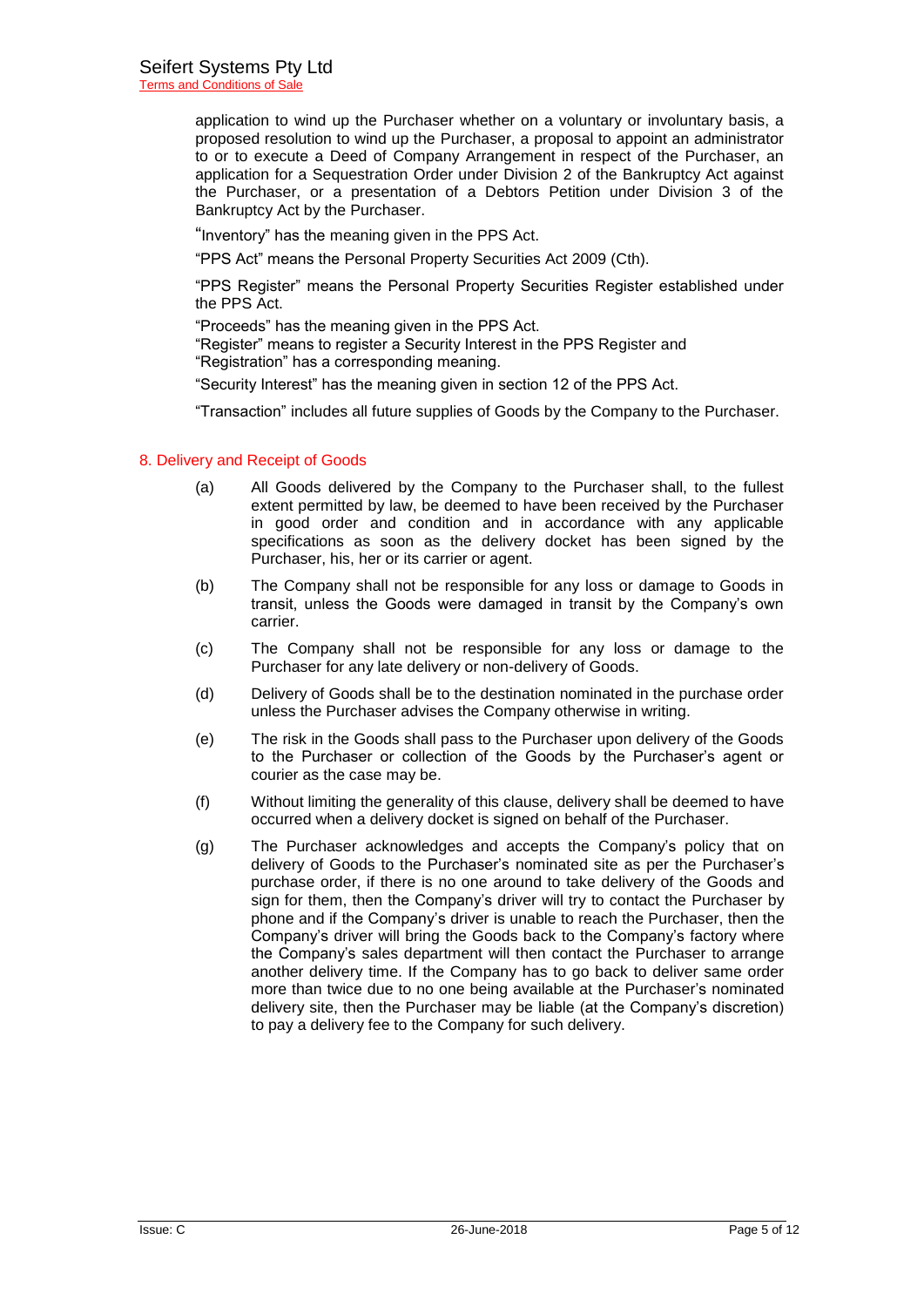## 9. Packaging

- (a) Packaging will be entirely at the discretion of the Company unless otherwise agreed to in writing between the Company and the Purchaser.
- (b) Any special packaging requested by the Purchaser and agreed to by the Company in accordance with this clause will be at the Purchaser's expense.

### 10. Cancellation or Variation of Orders

- (a) No order may be cancelled or varied except with the written consent of the Company and on terms which will indemnify the Company against all losses.
- (b) If written consent is withheld by the Company, the Purchaser must make payment in accordance with sub-paragraph 5(e).

### 11. Installation

Where a party other than the Company installs the Goods, the Company shall not accept any responsibility for loss or damage arising from the installation process.

# 12. Compliance with standards and certification

- (a) Where goods are described with being compliant with particular standards, the Company does not represent that those Goods have been tested and certified as being compliant unless they are expressly stated to have been tested and certified.
- (b) If a Purchaser requires Goods to be tested against a particular standard and certified then this will incur additional costs. The purchaser must inform the Company of any testing or certification requirements before purchasing the Goods.

### 13. Patents, Permits & Licences

- (a) Where the Purchaser orders Goods to be custom made to plans or designs provided by the Purchaser, the Company shall not be liable to the Purchaser for any patent or design infringement or claims for the payment of royalties for Goods produced to the design or specifications of the Purchaser.
- (b) The Purchaser shall indemnify and hold the Company, its officers, employees, contractors and subcontractors harmless against any loss, liability or cost arising from a claim by a third party that the plan or designs infringe third party intellectual property rights.
- (c) Goods are produced for the Purchaser with the understanding that the Purchaser has made its own enquiries as to third party intellectual property rights and has obtained all necessary permits and/or licences.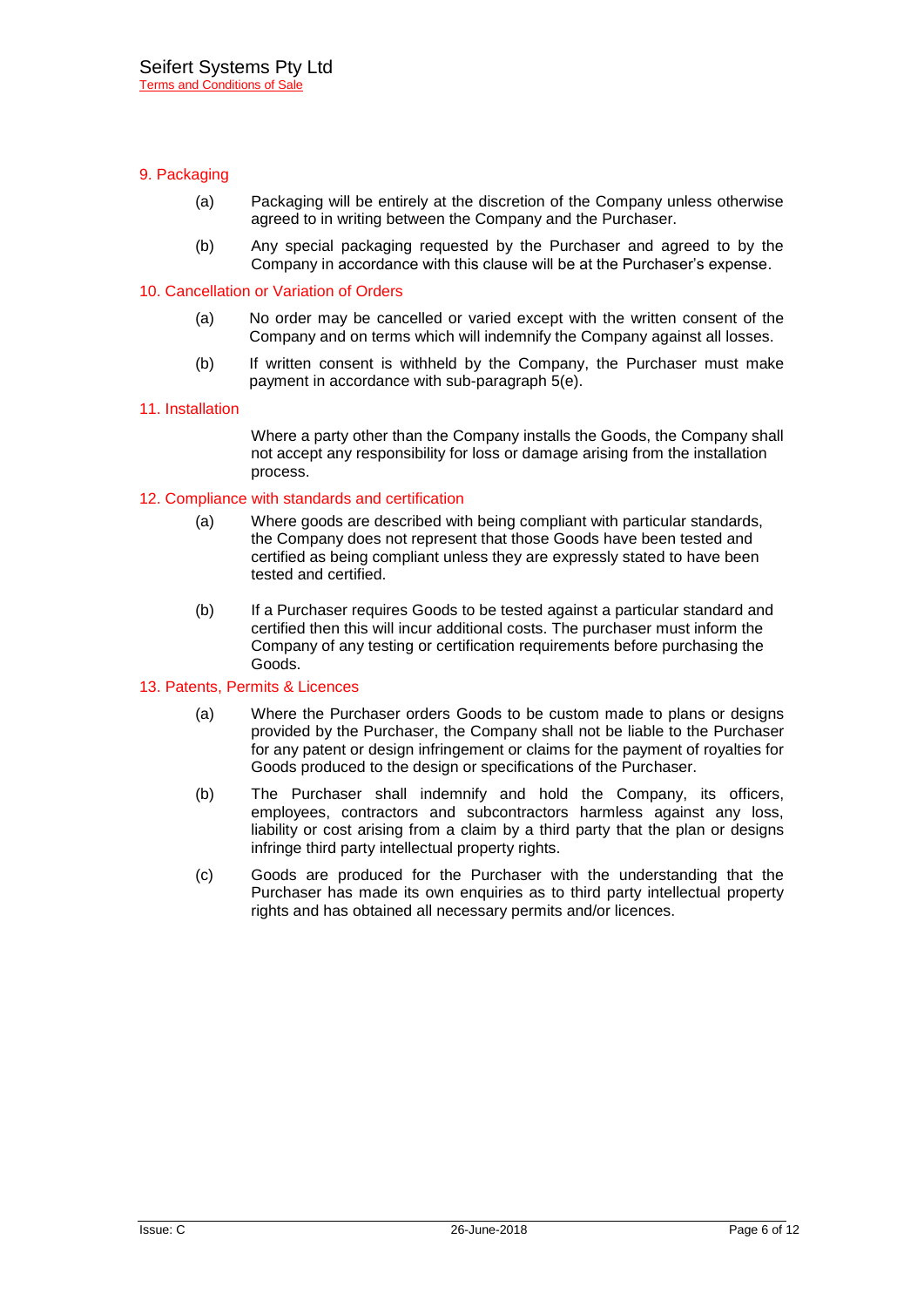### 14. Returns and Credits

- (a) The Purchaser shall not return Goods to the Company without the prior written approval of the Company.
- (b) All Goods approved for return shall be in original packaging and in an undamaged, re-saleable condition accompanied by a delivery docket stating the Company's original invoice number, the date of purchase and the reason for the return.
- (c) Preferred sizes and types of goods as defined in the Company's current catalogue as at the date of supply of the Goods may at the company's discretion be subject to a 20% Restocking Charge.
- (d) Non-preferred sizes and types of goods as defined in the Company's current catalogue as at the date of supply of the Goods may at the company's discretion be subject to a 30% Restocking Charge.
- (e) Custom made or special components manufactured by the Company to customer order, drawings and/or specifications are non-returnable.
- (f) The Company reserves the right to refuse to accept returned Goods if the Company (at its sole discretion) considers the Goods are not acceptable to it after inspection.

### 15. Law Applicable

These Terms and Conditions are to be interpreted in accordance with the laws of the State of Victoria, Australia, and the Purchaser hereby submits to the jurisdiction of the Courts of that State.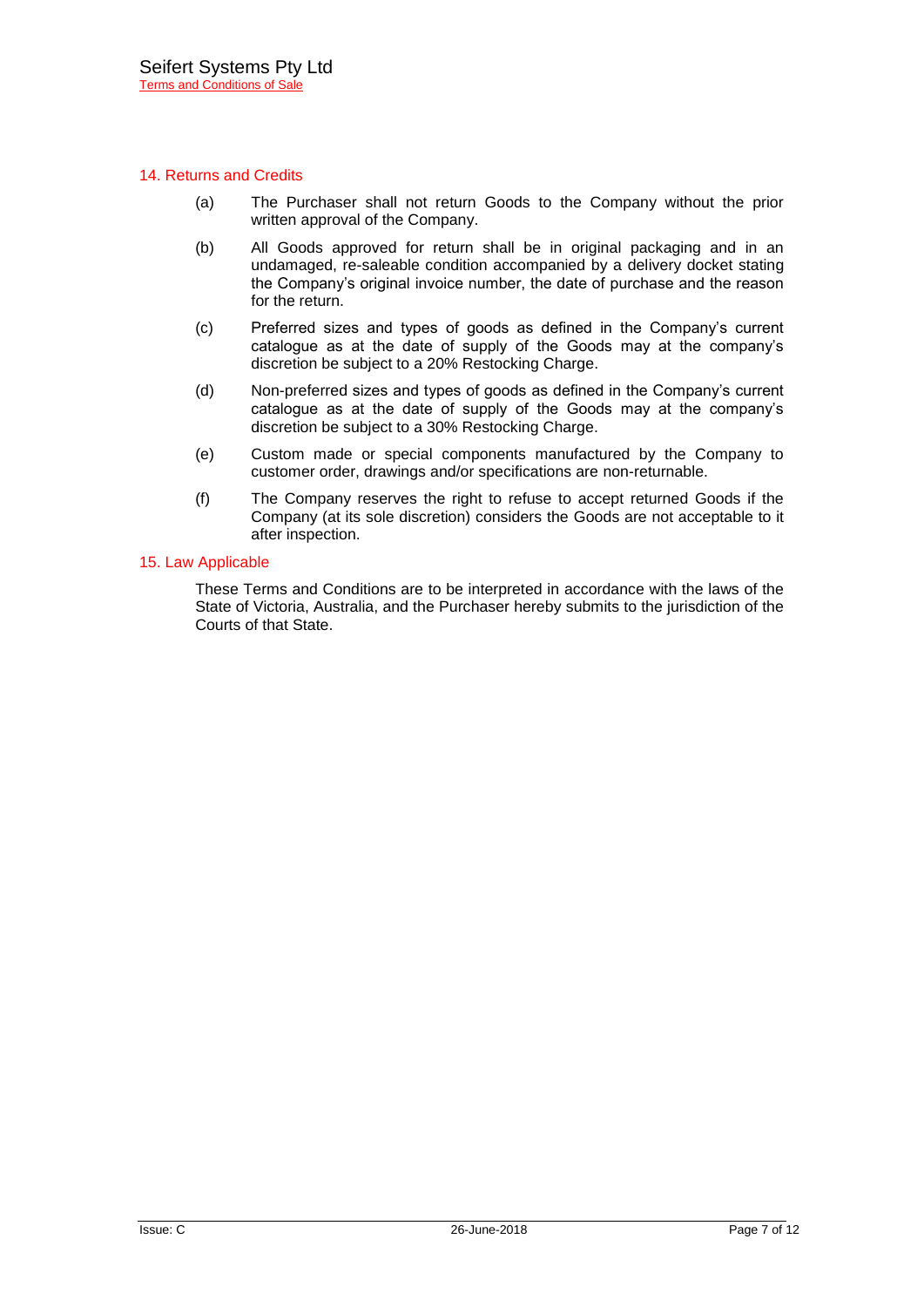## 16. Warranty

- (a) The Benefits under this warranty are provided in addition to any warranty or guarantee imposed by law and in particular the guarantees implied by the Competition and Consumer Act 2010 (Cth) ("Act"). In no way does this clause seek to exclude or limit any right or remedy you have in law. However, to the extent that it is permitted by law any other warranties or guarantees are excluded.
- (b) The Company warrants that the Goods will operate substantially in accordance with the specifications contained in the Company's current catalogue as at the date of supply of the Goods.
- (c) This warranty applies only to Goods, which are found to be defective, and which defect has been notified in writing to the Company by the Purchaser within a period of 12 months from the date of supply of the Goods.
- (d) The Company will not be liable to remedy any defect in the Goods if they have had any unauthorised modifications or where the Goods have become defective or damaged due to;
	- (i) insufficient care,
	- (ii) insufficient maintenance,
	- (iii) improper use,
	- (iv) the effect of other products,
	- (v) improper installation;
	- (vi) abuse; or
	- (vii) neglect.
- (e) Except to the extent required by law (which shall be implied into these Terms and Conditions), the Company does not warrant the performance of any electrical component part of the Goods that has been manufactured by an independent supplier to the Company and has simply been used on or in or added to the Goods by the Company without alteration ("Electrical Component Parts").
- (f) If an Electrical Component Part does fail in such a way that a warranty claim may exist against the supplier of the Electrical Component Part, the Purchaser is free to contact the Company in the first instance. The Company may then elect (in its absolute discretion) to assist the Purchaser with the claim against the supplier of the Electrical Component Part in any manner it so determines. However, notwithstanding this sub-clause:
	- (i) the Purchaser, if requested by the Company, hereby agrees to pursue any warranty claim in relation to an Electrical Component Part with the supplier to the Company directly, rather than through the Company;
	- (ii) the Company will not remedy, the failure of any Electrical Component Part, or any defect in the Goods to the extent that such defect results directly or indirectly from the failure of an Electrical Component Part; and
	- (iii) the Company will not be responsible for any loss suffered by the Purchaser to the extent that such defect results directly or indirectly from the failure of an Electrical Component Part.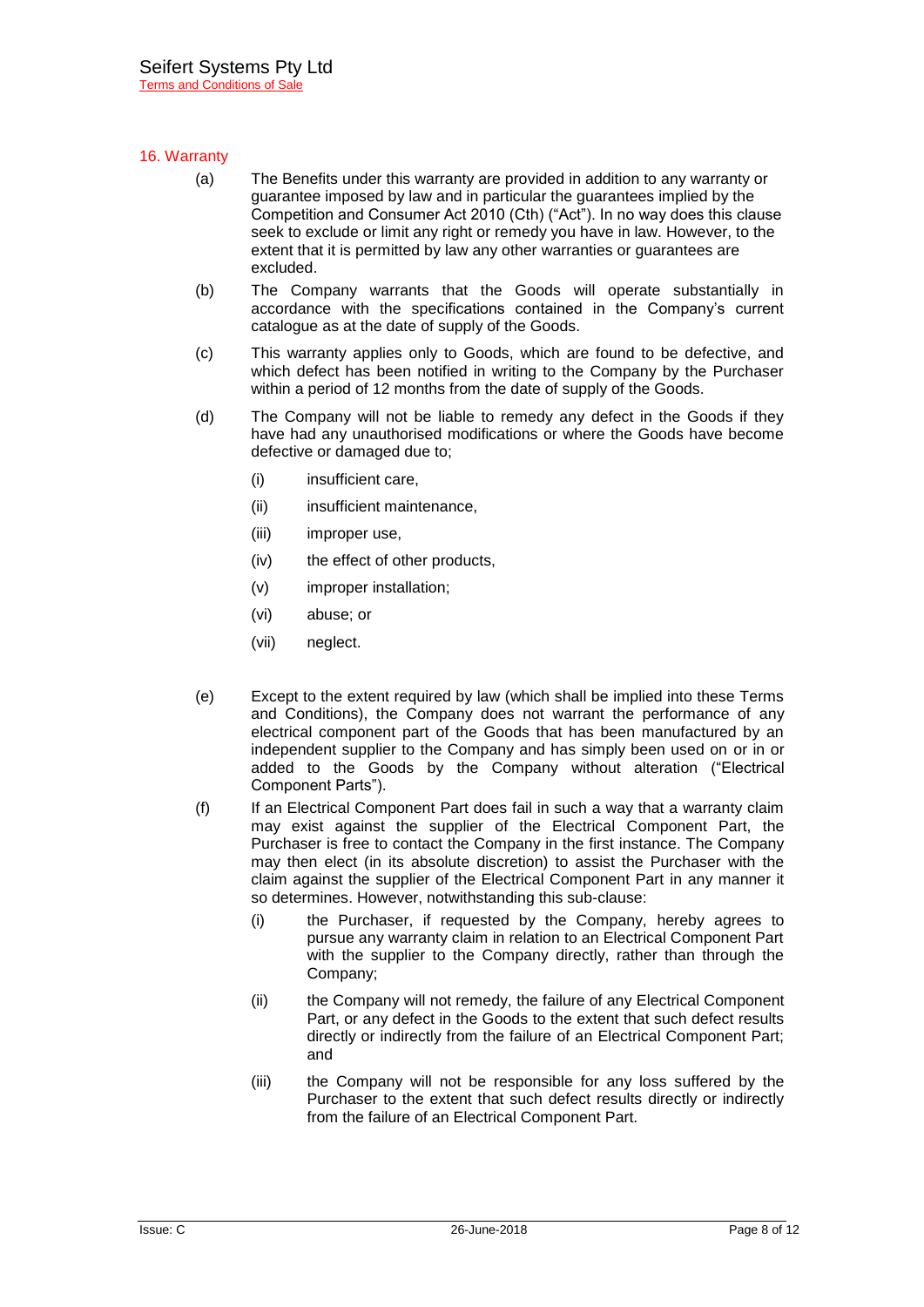- (g) Subject to the Commonwealth Trade Practices Act and any other law, which implies terms into this agreement, which cannot be excluded:
	- (i) all implied conditions and warranties as to merchantable quality, fitness for purpose or otherwise concerning any products supplied to the Purchaser are excluded;
	- (ii) The Company limits its liability to the Purchaser in relation to a breach of a condition or warranty implied by law which cannot be excluded, to the repair of the relevant product or the replacement of the relevant product or the cost of repairing or replacing the relevant product (as the case may be) at the Company's option, which shall be further capped at the Price.
- (h) The Company will not be liable to the Purchaser in respect of any loss or damage (including consequential loss or damage) arising directly or indirectly from the installation or use of the Goods or from any failure or omission on the part of the Company to comply with its obligations under these Terms and Conditions.
- (i) The Company will not be liable for any loss or damage (including consequential loss or damage) arising directly or indirectly from:
	- (i) a use of the Goods other than in accordance with the directions for use,
	- (ii) use of the Goods for a purpose other than the purpose for which the Goods were obtained
	- (iii) a change from the conditions advised by the Purchaser to the Company in the location of the Goods or in the layout, fittings, floor coverings, climate conditions, wall coverings, doors or any other aspect of the physical environment in which the Goods are to be used or operated
- (j) Should the Purchaser wish to make a claim under this clause, the Purchaser is required to first notify the Company (care of 105 Lewis Road, Wantirna South Vic 3152 Ph (03) 9801 1906, email: [info@seifertsystems.com.au\)](mailto:info@seifertsystems.com.au) within a period of 12 months from the defect becoming apparent from the date of supply of the Goods. The company will pay the Purchaser's reasonable, direct expenses of claiming under this clause. The Purchaser should submit proof of any such expense to the Company for consideration.
- (k) The warranty contained in this clause is provided in addition to other rights and remedies the Purchaser has under law. The Company's Goods come with Guarantees that cannot be excluded under the Australian Consumer Law. The Purchaser is entitled to a replacement or refund for a major failure and compensation for any other reasonable foreseeable loss or damage. The Purchaser is also entitled to have the Goods repaired or replaced if the Goods fail to be of acceptable quality and the failure does not amount to major failure.

# 17. No Representations

The Purchaser warrants that it has not relied upon any representation made by or on behalf of the Company that has not been stated expressly in these Terms and Conditions or in the Company's current catalogue as at the date of supply of the Goods.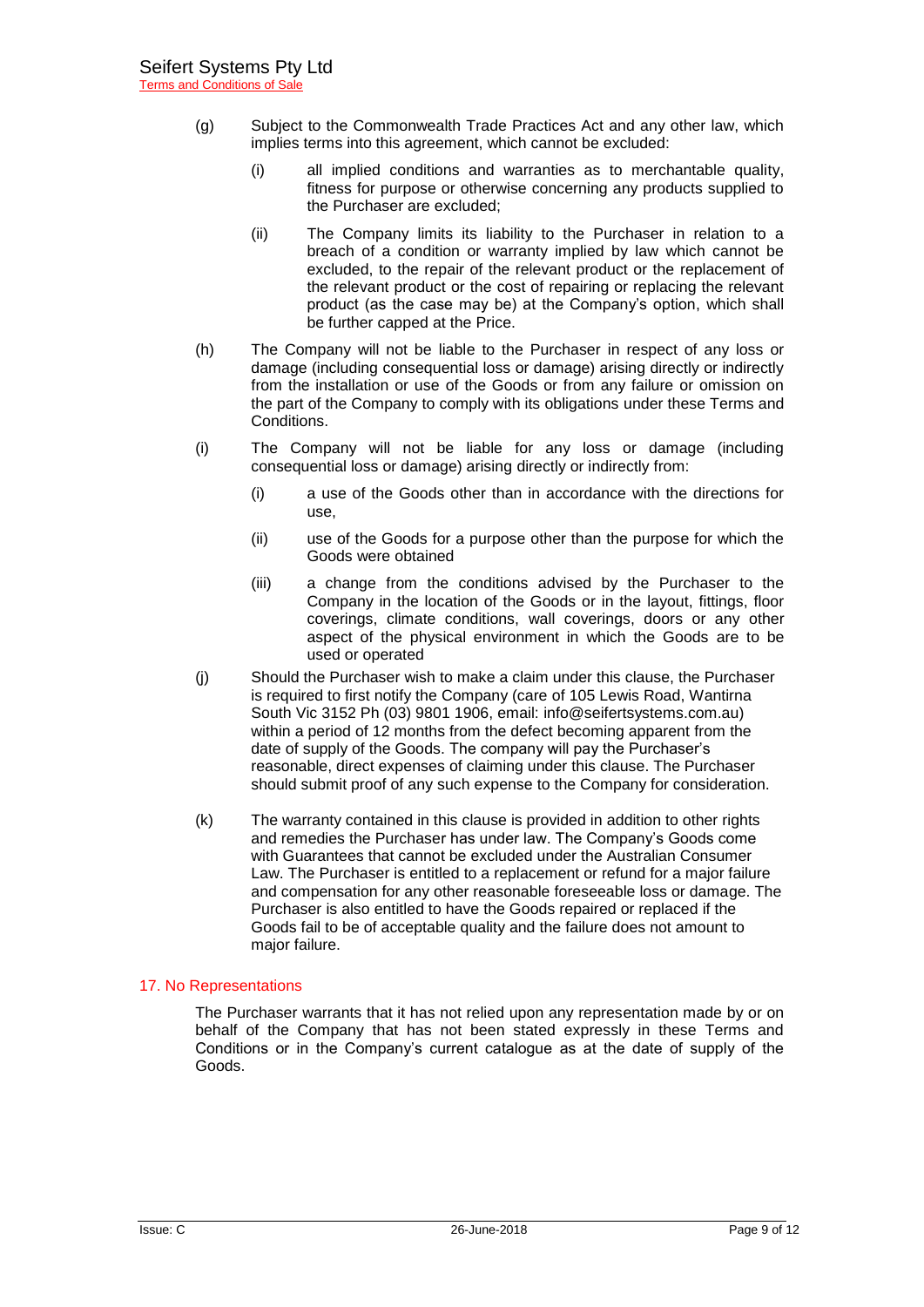### 18. Goods and Services Tax

- (a) "GST" means GST as defined in the A New Tax System (Goods Services Tax) Act 1999 as amended, varied or replaced from time to time (GST Act) and any subsequent or replacement tax.
- (b) For the purpose of this clause "Adjustment Event", "Decreasing Adjustment", "Input Tax Credit", "Tax Invoice" and "Supply" have the meanings ascribed to those terms in the GST Act.
- (c) Where the Company makes a Supply to the Purchaser under this Agreement so that the Company is or will be required to pay GST in respect of the Supply then, subject to:
	- (i) the Company providing the Purchaser with a Tax Invoice in respect of the Supply in accordance with the GST Act; and
	- (ii) the Purchaser being entitled to an Input Tax Credit in respect of the Supply;

the Company may charge to and recover from the Purchaser an amount equal to the amount of GST that the Company is or will be required to pay in respect of the Supply (ignoring any Input Tax Credits available to the Company) (the Recovered Amount) on demand.

- (d) In the event that the Purchaser pays to the Company a Recovered Amount in accordance with the previous paragraph and the Purchaser is unable to claim an Input Tax Credit in respect of that amount the Company will repay the Recovered Amount to the Purchaser and otherwise indemnify the Purchaser against any repayment of a Recovered Amount for which an Input Tax Credit cannot be claimed unless the Company has provided a Tax Invoice.
- (e) If:
	- (i) there is an Adjustment Event in respect of a Supply; or
	- (ii) for any reason, the amount of GST that is or will be required to be paid in respect of the Supply is different from the amount recovered by the Company from the Purchaser under this Agreement;

the Company:

- (iii) may recover from the Purchaser the amount by which the amount of GST exceeds the Recovered Amount to the extent that the Purchaser can claim an Input Tax Credit or a Decreasing Adjustment in respect of the Supply; and
- (iv) must refund to the Purchaser the amount by which the Recovered Amount recovered exceeds the amount of GST on the Supply.

### 19. Acceleration of Payment

All money which the Purchaser owes the Company for Goods (including amounts which would not otherwise be payable until a later date) becomes immediately due and payable if the Purchaser, is a company and an application is made to wind up the Purchaser or a Receiver, Receiver and Manager, Official Manager, Agent for Mortgagee or an Administrator is appointed in respect of any part of the Purchaser's property, or an Inspector is appointed to investigate any of its affairs; or makes an arrangement or composition with its creditors or proposes to do so; or is unable to pay its debts as they fall due; or ceases or threatens to cease to carry on its business; or has execution levied against any of its assets; or has a mortgagee enter, or seek to enter into possession of any of its assets.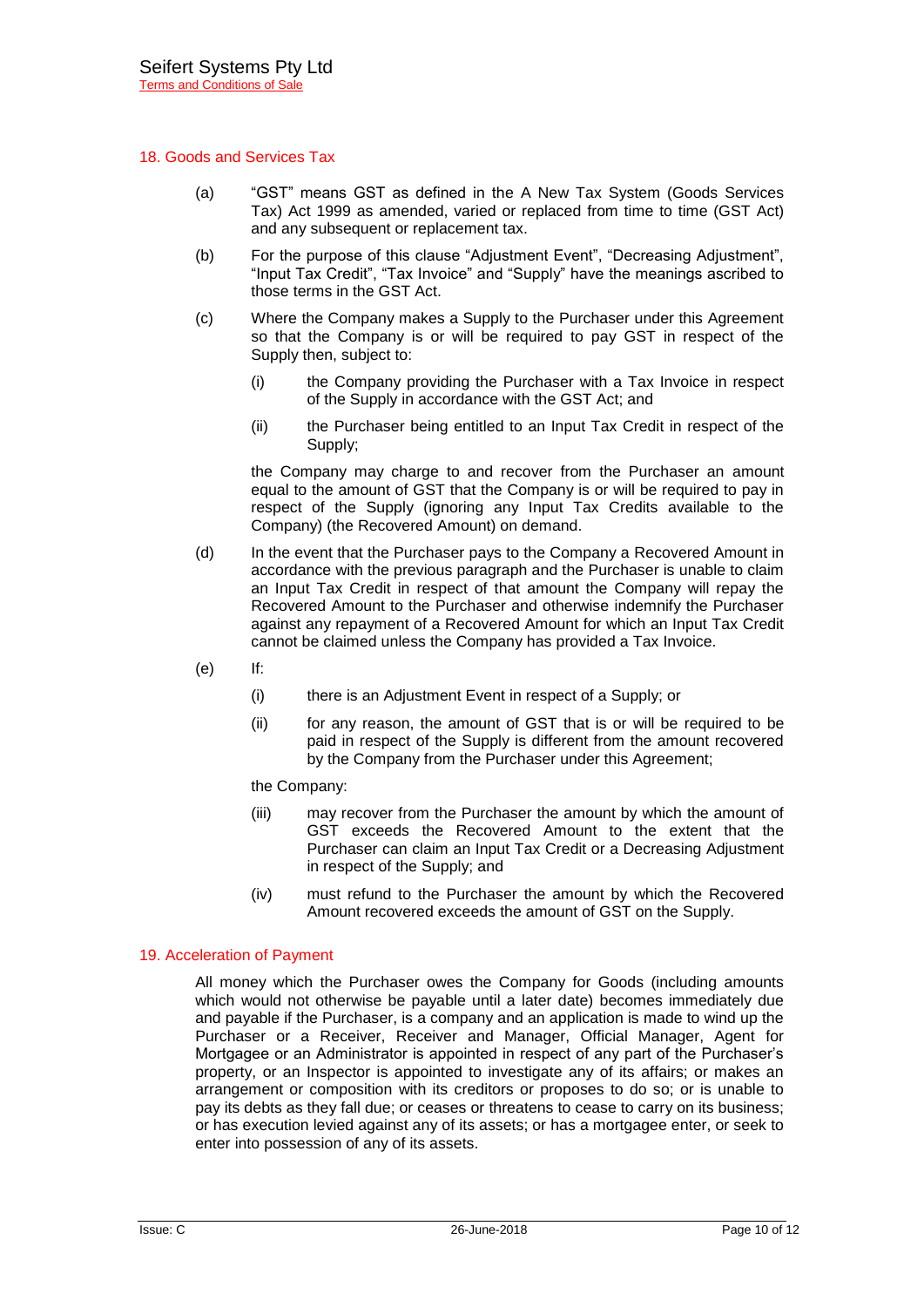# 20. General Matters

- (a) These Terms and Conditions shall not be amended except in writing signed by the Company.
- (b) If any provision of these Terms and Conditions is deemed to be unlawful or unenforceable, such provision shall be severed from these Terms and Conditions and all other provisions of these Terms and Conditions shall remain in force.
- (c) The failure of the Company to enforce or exercise any right under these Terms and Conditions will not constitute a waiver of any right.

I/We acknowledge that I/we have read and understood the Terms and Conditions set out above and accept that all Goods sold by the Company to the Purchaser are sold on those Terms and Conditions.